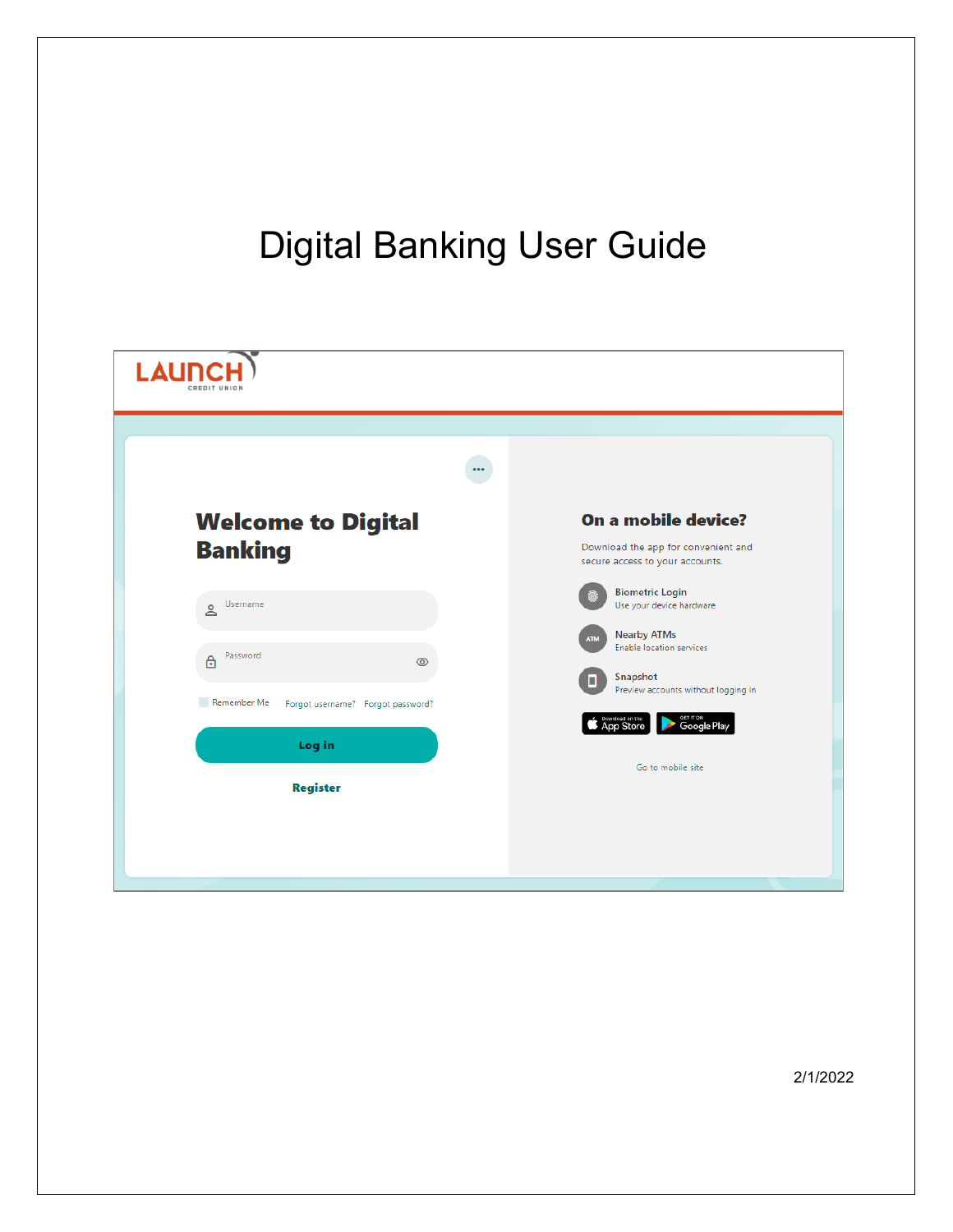# **Table of Contents**

#### **[Getting Started](#page-2-0)**

Browser and device Support New Users – Enrollment

#### **[Dashboard Overview](#page-3-0)**

#### **[Managing Your Profile](#page-4-0)**

#### **[Secure Message Center](#page-5-0)**

Navigating the Message Center Respond to a Message Message Actions Sent Messages

#### **[Transfers](#page-8-0)**

Quick, One-time Transfers Classic One-Time or Recuring Transfers

#### **[Linking Accounts](#page-10-0)**

Linking Accounts M2M Launch Account to Launch Account Linking External Accounts for Transfers Linking Accounts for Account Aggregation

#### **[Bill Pay](#page-11-0)**

Add a Payee – Company Add a Payee – Person Make a Payment Manage Payee Information or Sender Information

#### **[Check Services](#page-12-0)**

Stop Payment Reorder Checks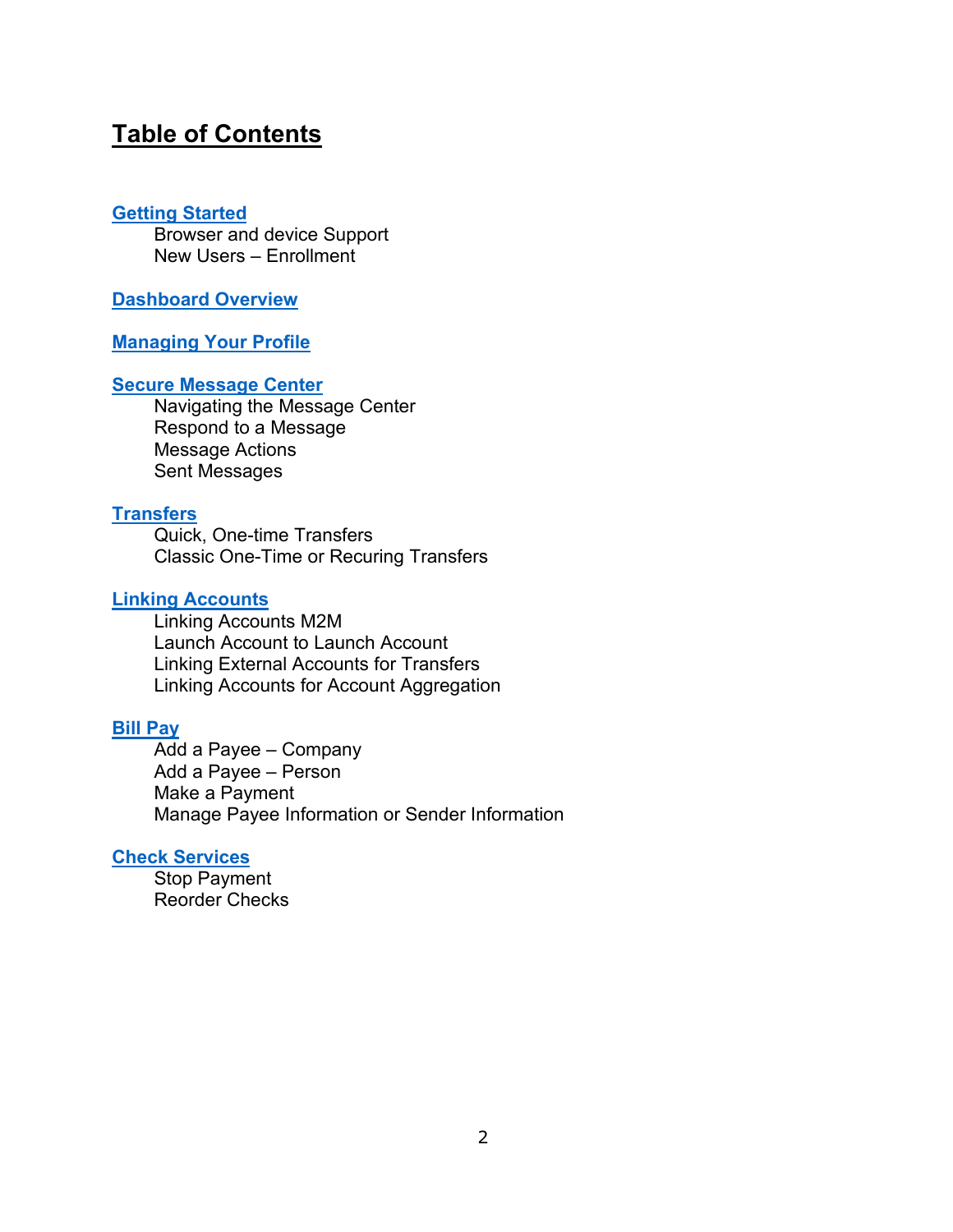# <span id="page-2-0"></span>**[Getting Started](#page-2-0)**

## **Browser and Device Support**

Access your accounts via desktop, tablet, or mobile devices anytime, anywhere. For an optimal experience, make sure your devices are using the most updated versions of software available.

- Browser Support Make sure your browser is within the latest 2 versions (Safari, Chrome, Edge, Firefox). Please note, Internet Explorer 11 does not support digital banking and standards that are implemented in newer browsers.
- Device Support
	- o Windows: Versions still supported by Microsoft and support a browser listed above
	- o OS X: Versions still supported by Apple and support a browser listed above
	- o Android: Version 6.0+
	- o iOS: Last 2 major releases

## **Existing Users- First Time login**

#### **If you are an existing digital banking user, but are logging in for the first time since the upgrade, complete the following steps:**

- 1. Enter your current digital banking Username and password. Click Login.
- 2. Create a new password.
- 3. Read the disclosure. Click accept.
- 4. Verify your identity. Click continue.
- 5. Select a delivery method to receive your temp password,
- 6. Click "Log in" button.
- 7. Enter in Username and temporary password that was just sent to you.
	- Create a new password. Criteria: Minimum length 8, must include a number, a nonalphanumeric, and Lowercase letter.
- 8. Welcome to your new digital banking experience!

#### **New Users - Enrollment**

If you have an account with us, but are new to digital banking, it is easy to get started

- 1. Click on Digital Banking Login to Register.
- 2. Agree to the Disclosure.
- 3. Enter the requested Personal Information, which matches the information on your account.
- 4. Choose Username and check that it is available
- 5. Select your method for code delivery
- 6. Create new password
- 7. Verify contact information

To keep your username and password secure, we have specific requirements for each.

| Username:                       |                | Password:                        |                |
|---------------------------------|----------------|----------------------------------|----------------|
| <b>Requirement</b>              | <b>Default</b> | <b>Requirement</b>               | <b>Default</b> |
| Minimum Length                  | 6              | Minimum Length                   | 8              |
| Maximum Length                  | 20             | Must include a Number            | Yes            |
| <b>Allow Alpha Characters</b>   | Yes            | Must include an Uppercase Letter | <b>No</b>      |
| <b>Allow Numeric Characters</b> | Yes            | Must include a Lowercase Letter  | Yes            |
| <b>Allow Special Characters</b> | Yes            | Must include a Non-Alphanumeric  | Yes            |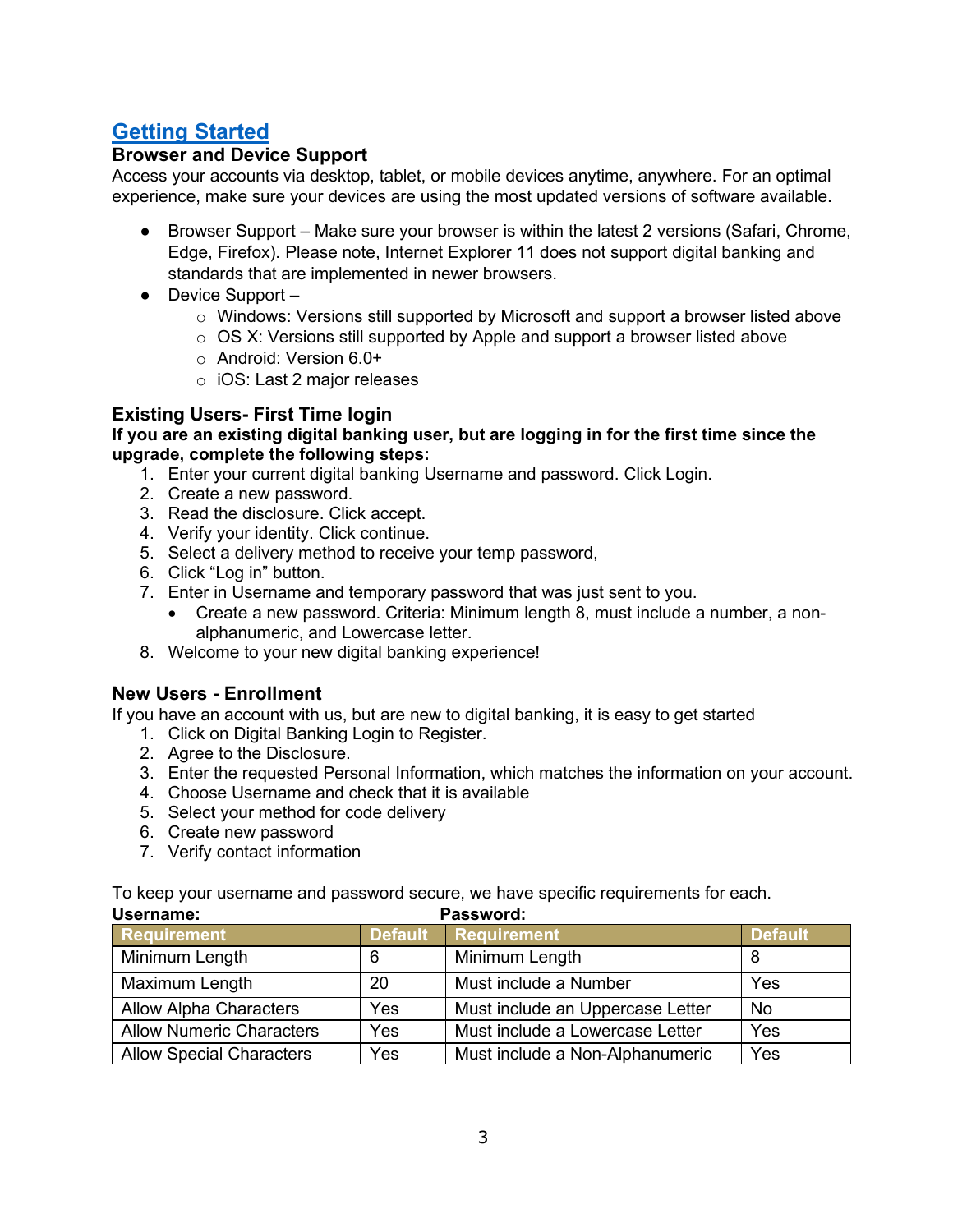# <span id="page-3-0"></span>**[Dashboard Overview-](#page-3-0) Desktop View**

Once you have successfully logged in, the dashboard will provide immediate access to the features you will likely use the most, requiring fewer clicks to perform financial tasks online.

**1. Widgets**, commonly referred to as icons that are used to categorize like features.

**2. Actionable Alerts** that require action from you are displayed here towards the top of the page.

- **3. Accounts** are grouped by Account Type Class (e.g., Checking, Savings, Loans).
- **4. Linked External Accounts** from other Financial Institutions.
- **5. Activity Modules** provides a quick glance of recent and future activities.

| Transfer & Pay<br><b>Dashboard</b><br>Accounts                                     | <b>Financial Wellness</b><br>Tools |                                        |
|------------------------------------------------------------------------------------|------------------------------------|----------------------------------------|
| Dashboard<br>$\overline{2}$                                                        |                                    | <b>B</b> Help<br>G<br>ø                |
| Your payment of \$190.00 is due in 7 days<br>$\odot$<br>Platinum Visa ******* 0030 | Pay Now                            | LinkExternalAccounts                   |
| Accounts                                                                           | th.                                |                                        |
| 3<br>Checking                                                                      |                                    | <b>Get Started</b>                     |
| Classic Checking<br>----------                                                     | \$29.88<br>A.529.88                |                                        |
| <b>Elite Checking</b><br>recommen                                                  | \$218.60<br>$\leq$<br>$A$ \$218.60 | 取<br>Last 3 days                       |
| <b>Elite Checking</b><br>------ 0090                                               | \$303.62<br>$\leq$<br>$A$ \$303.62 | $-9$ 1 transfer<br>$$15.00~\vee$       |
| Savings                                                                            |                                    | $\checkmark$                           |
| <b>Minor Savings</b><br>an. ****** 0000                                            | \$89.28<br>5<br>A.584.28           | +8 Logged in 2 times                   |
| <b>Minor Savings</b><br>at. ******0000                                             | \$5.00<br>$A$ \$0.00               |                                        |
| <b>Minor Savings</b><br><b>JA</b> <sup>645691</sup> 0000                           | \$40.00<br>$A$ \$35.00             | 市<br>Next 3 days                       |
| <b>Additional Savings</b><br>APROVEMENT                                            | \$0.00<br>A.50.00                  | There is no activity scheduled for the |
| Savings<br>$+40000$                                                                | \$255.05<br>s<br>$A$ \$250.05      | next 3 days.                           |
| Loans                                                                              |                                    |                                        |
| Auto/Truck                                                                         | \$17,382.81<br>Pay                 | Quick Links                            |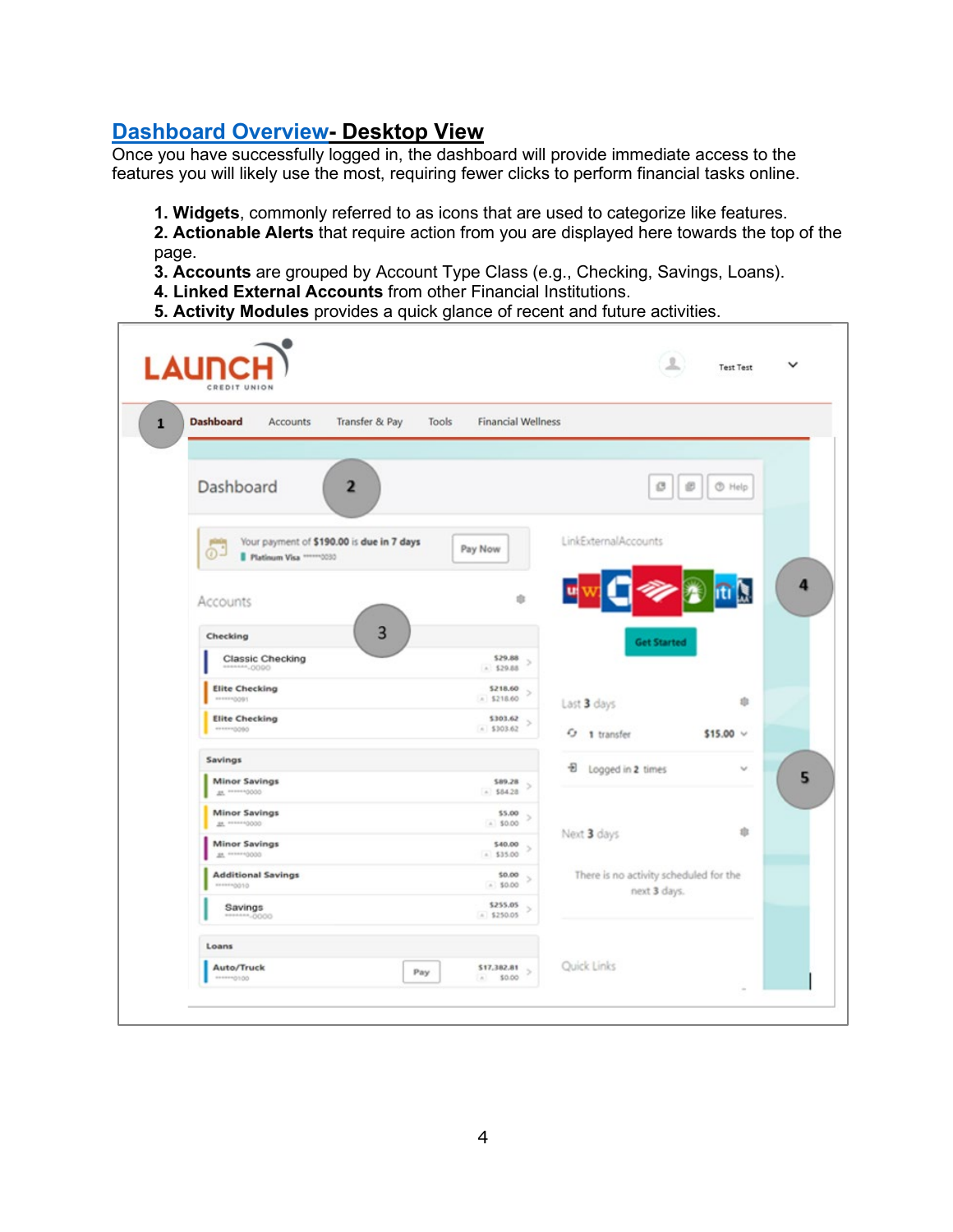# <span id="page-4-0"></span>**[Managing Your Profile](#page-4-0)**

The Settings widget allows you to view, update and manage settings that are applicable to your account and overall digital banking experience.

| LAUNCH)          |          |                |       | $\mathcal{O}$             | 9 | <b>Test Test</b><br>$\checkmark$ |
|------------------|----------|----------------|-------|---------------------------|---|----------------------------------|
| CREDIT UNION     |          |                |       |                           |   | ⊠<br>Messages                    |
| <b>Dashboard</b> | Accounts | Transfer & Pay | Tools | <b>Financial Wellness</b> |   | හි<br>Settings                   |
|                  |          |                |       |                           |   | G<br>Log Out                     |
| <b>Dashboard</b> |          |                |       |                           |   | 巴<br>e                           |

- **Profile:** allows you to enter profile information, such as nickname, time zone, profile picture, and view your recent login activity
- **Security:** allows you to view and edit security details, such as username, password, and Multi-Factor Authentication, and maintain your authenticated devices.
- **Contact:** allows you to make modifications to your contact information, including address, phone numbers, and Email addresses.
- **Accounts:** allows you to configure account color and nickname, display order, or hide accounts from display; you can also request access, confirm, or delete external (ACH) accounts.

| Settings            |                       |         |                      |                  |                                        | <b>O</b> Help<br>凹<br>画 |
|---------------------|-----------------------|---------|----------------------|------------------|----------------------------------------|-------------------------|
| Profile             | Security              | Contact | Accounts             | Applications     |                                        |                         |
|                     |                       |         |                      |                  |                                        |                         |
|                     |                       |         |                      | Edit             |                                        |                         |
| Profile Information |                       |         |                      |                  |                                        |                         |
|                     |                       |         | <b>FULL NAME</b>     | <b>Test Test</b> |                                        |                         |
|                     |                       |         | NICKNAME             | <b>Test Test</b> |                                        |                         |
|                     |                       |         | <b>TIME ZONE</b>     |                  | (UTC-05:00) Eastern Time (US & Canada) |                         |
|                     | Recent Login Activity |         |                      |                  |                                        |                         |
|                     |                       |         | DATE AND TIME        |                  | <b>BROWSER</b>                         |                         |
|                     |                       |         | Today 4:04 PM        |                  | Edge 93.0                              |                         |
|                     |                       |         | Today 2:57 PM        |                  | Edge 93.0                              |                         |
|                     |                       |         | Today 10:58 AM       |                  | Edge 93.0                              |                         |
|                     |                       |         | January 20 9:38 AM   |                  | Edge 93.0                              |                         |
|                     |                       |         | November 22 12:46 PM |                  | Edge 93.0                              |                         |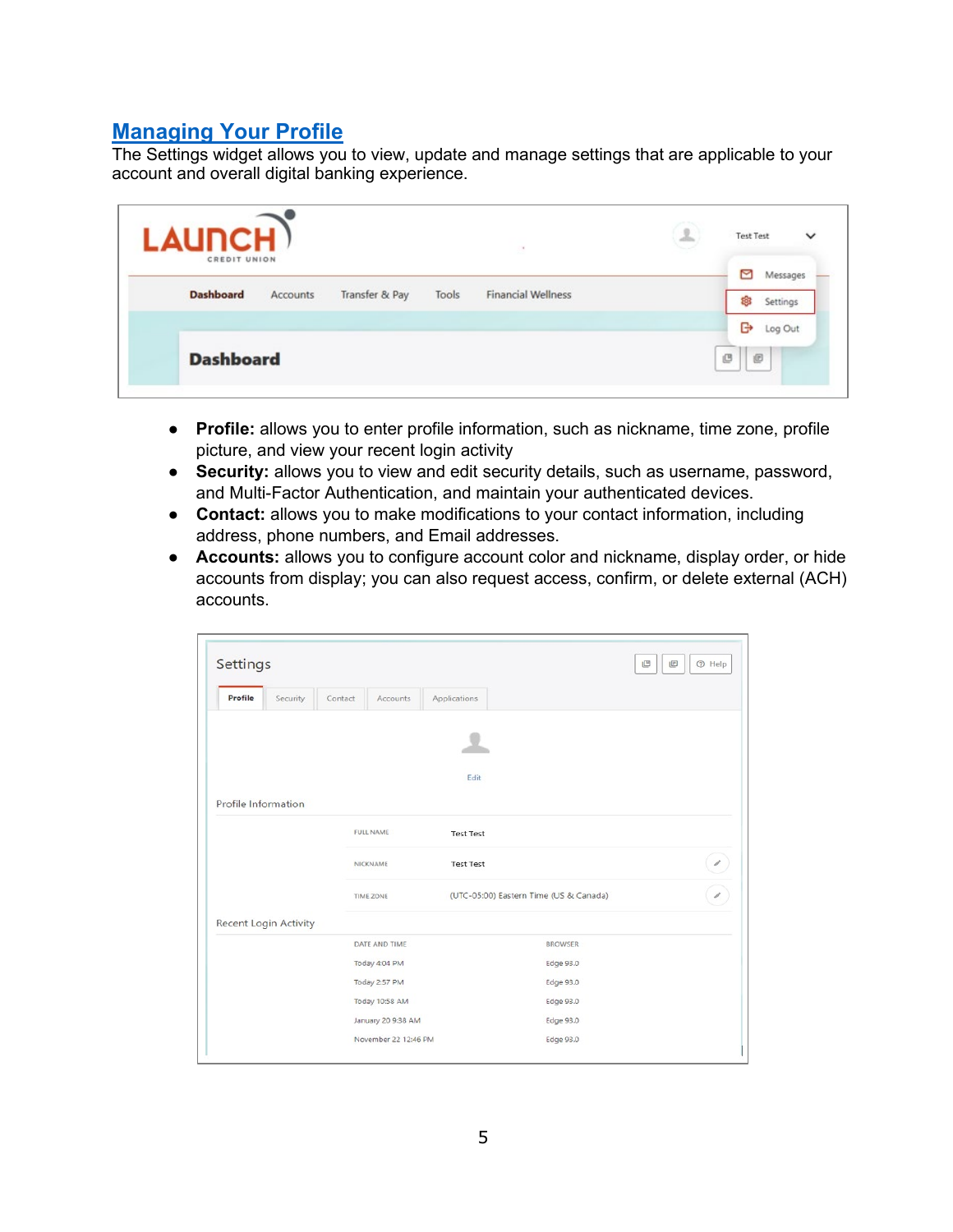# <span id="page-5-0"></span>**[Secure Message Center](#page-5-0)**

You can access the Secure Message Center by clicking the profile dropdown menu. You can view messages and message threads, compose new messages, and respond to a message using the Inbox tab of the Message Center.

#### **Message Center**

You will be notified through the **Profile** dropdown menu if you have an unread message. The number of unread messages is indicated on the right side of the **Message** dropdown menu option.

| CREDIT UNION     |          |                |       |                    |                      |        | Messages |
|------------------|----------|----------------|-------|--------------------|----------------------|--------|----------|
| <b>Dashboard</b> | Accounts | Transfer & Pay | Tools | Financial Wellness |                      | 8      | Settings |
|                  |          |                |       |                    |                      | G۰     | Log Out  |
| <b>Dashboard</b> |          |                |       |                    |                      | $\Box$ | 回        |
| Accounts         |          |                |       | 市                  | LinkExternalAccounts |        |          |

#### Compose a new message:

- 1. Click the **Compose** button on the **Inbox** tab of Message Center.
- 2. Select the message **Subject** from the dropdown menu.
- 3. Select the **Account** the message refers to from the dropdown menu.
- 4. Enter the **Message** body.
- 5. Click the **Attach Files** link to attach files to the message.
- 6. Click the **Send Message** button to send the message or click the **Cancel** button to close the New Message window without sending the message.

#### Respond to a Message:

- 1. Select the message thread to respond to.
- 2. View the messages within the thread.
- 3. Enter a **Message** response.
- 4. Click the **Attach Files** link to attach files to the message.
- 5. Click the **Send** button to send the response.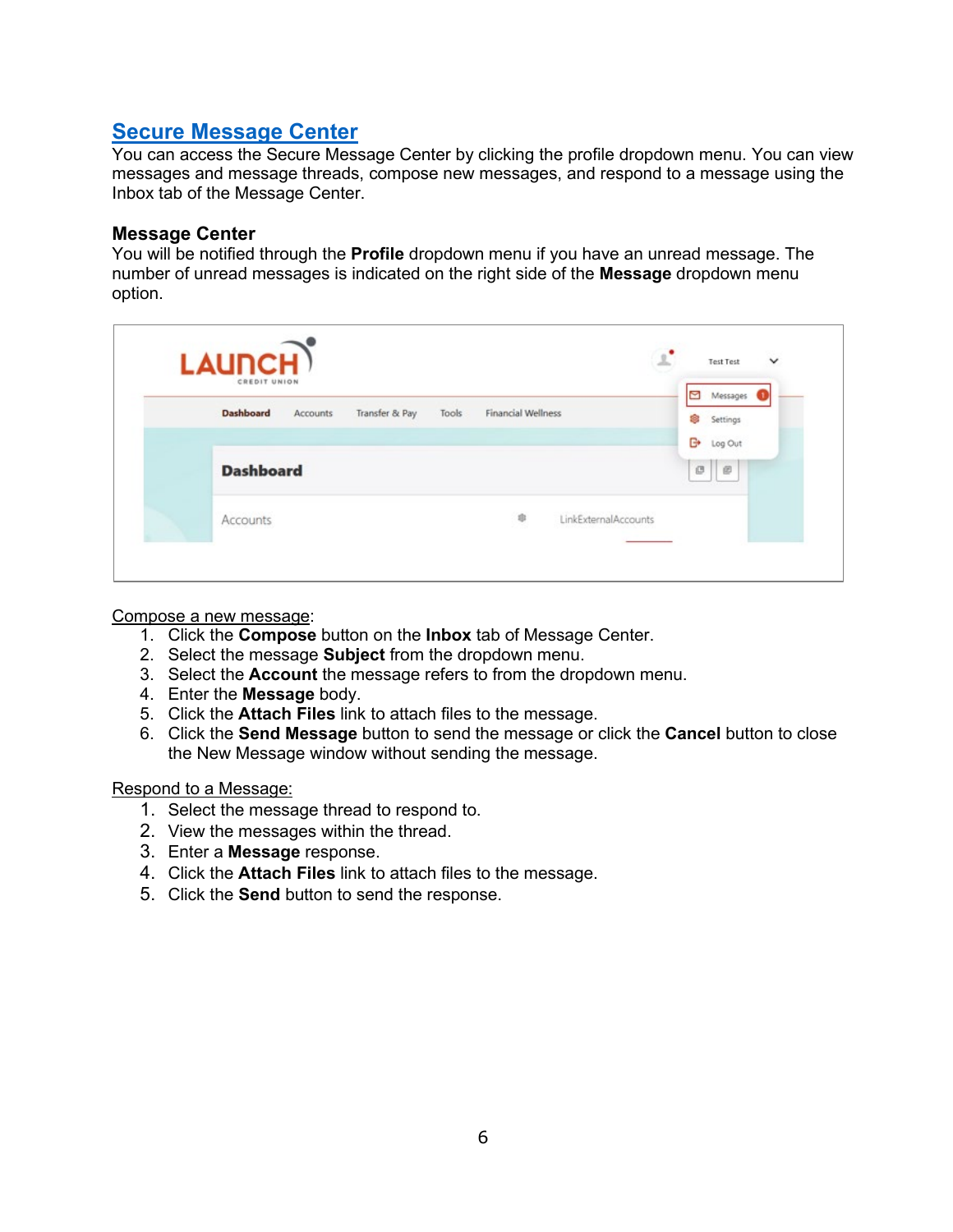

#### **Message Actions**

You can mark a message thread as unread, read, or delete a message thread. Click the **Edit** link to view the message actions.

| Sent<br>Inhox                                                      |                                                                                                                                                                                                                   |
|--------------------------------------------------------------------|-------------------------------------------------------------------------------------------------------------------------------------------------------------------------------------------------------------------|
| / Compose<br>Edit                                                  | <b>Member Service</b><br>Elite Checking 0091<br>1/25/2022, 4:15:52 PM<br><b>Test Test</b>                                                                                                                         |
| Member Service<br>1/25/2022, 4:15:52 PM<br><b>Testing Messages</b> | <b>Testing Messages</b><br>Thank you for your message! We're working on a response to your inquiry.<br>$\odot$<br>Once we respond, you may follow-up with an additional message and<br>continue the conversation. |

Click the checkbox next to the message threads to act on. Select the desired action:

- o Click the **delete** (trash can) button to delete the message threads.
- o Click the **unread** (envelope) button to mark the message threads as unread.
- o Click the **read** (open envelope) button to mark the message threads as read.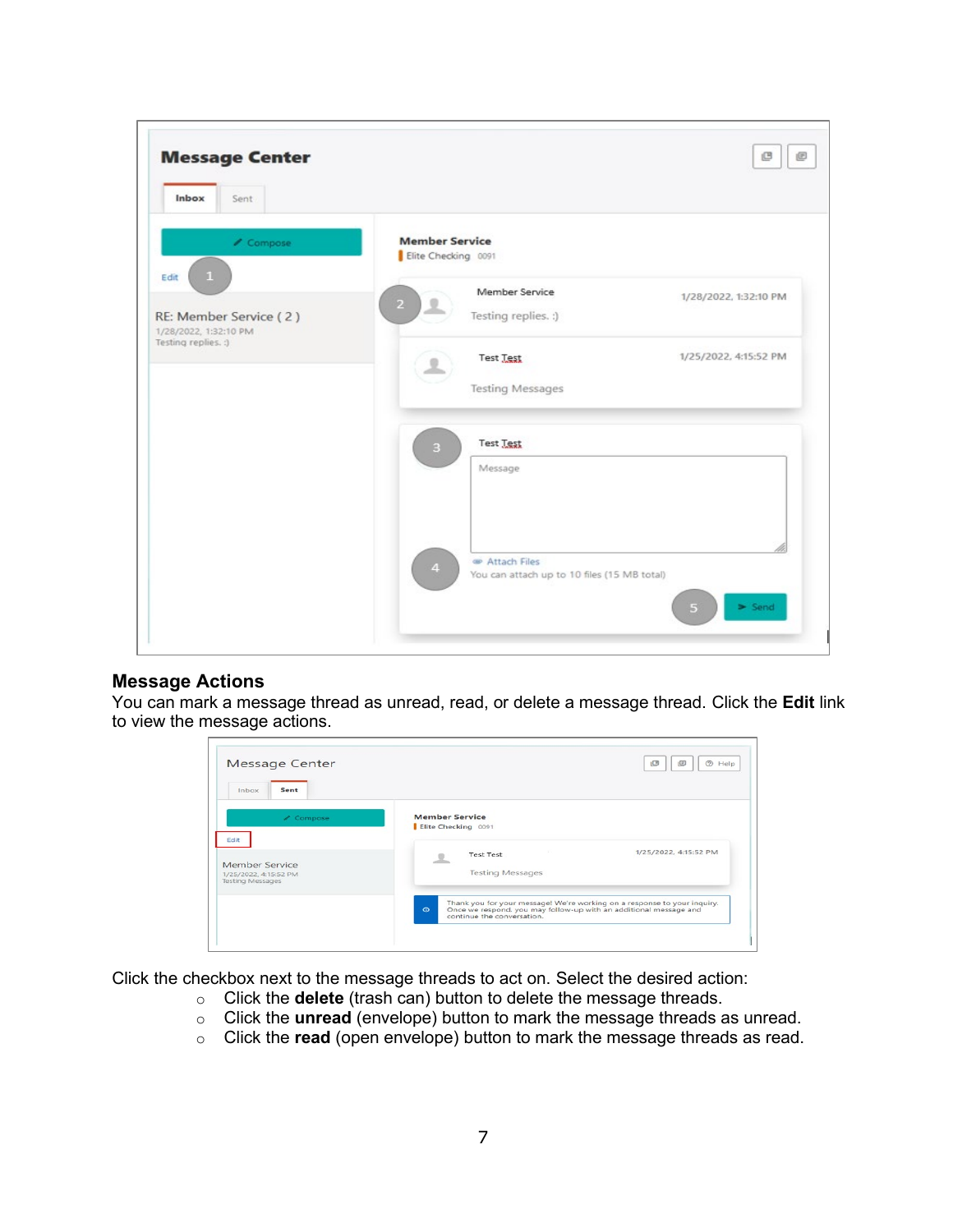# **Sent Messages**

The **Sent** tab allows you to view and delete messages that have been sent.

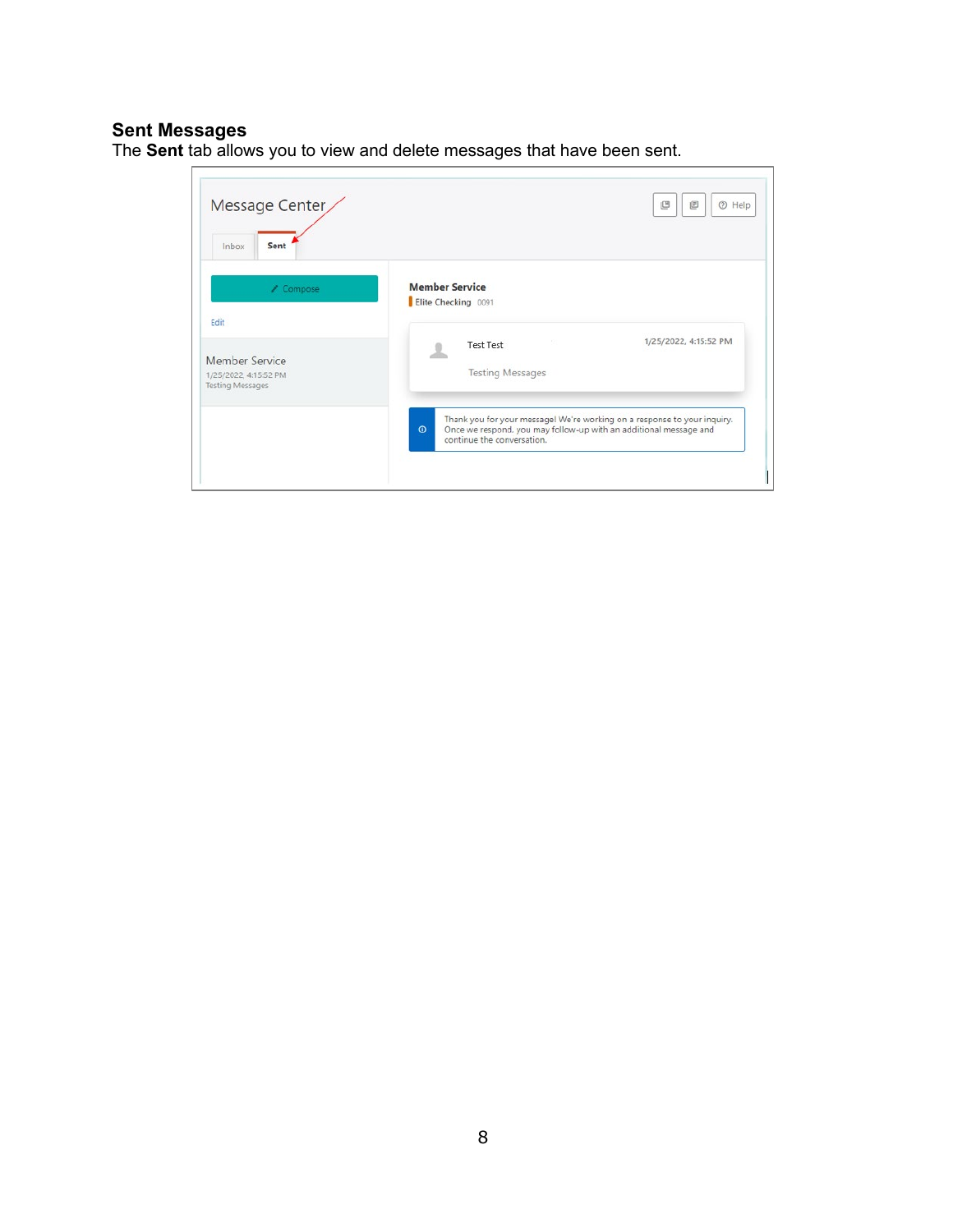# <span id="page-8-0"></span>**[Transfers](#page-8-0)**

| <b>Dashboard</b> | Accounts | <b>Transfer &amp; Pay</b> | Tools | <b>Financial Wellness</b> |        |
|------------------|----------|---------------------------|-------|---------------------------|--------|
| <b>Dashboard</b> |          | <b>Transfer &amp; Pay</b> |       |                           |        |
|                  |          | <b>Transfers</b>          |       | <b>Courtesy Pay</b>       |        |
|                  |          | <b>Bill Pay</b>           |       | Overdraft Transfer        |        |
| <b>Accounts</b>  |          | Skip-a-Pay                |       |                           | cterna |

# **Quick, One-time Transfers**

The **Quick** transfers tab allows you to perform one-time transfers for configurable predetermined dollar amounts or for a single free form amount. You can make transfers to and from internal and previously configured external accounts.

- 1. Click the account you want to transfer from, to select it.
- 2. Click the amount to transfer from the list of convenient predetermined amounts, or by entering a specific amount.
- 3. Click the account you want to transfer to, to select it.
- 4. Click the **Submit Transfer** button.
- 5. The "Confirm Transfer" Pop up will appear. Verify transaction. Click "Confirm Transfer".

| Quick<br>Classic<br>Scheduled                          | History       |                      |                |                                               |                          |
|--------------------------------------------------------|---------------|----------------------|----------------|-----------------------------------------------|--------------------------|
| Quick Transfer                                         |               |                      |                |                                               | <b>E</b> Transfer Policy |
| For more options go to the classic tab >               |               |                      |                |                                               |                          |
|                                                        |               | Today<br>26 JAN 2022 |                |                                               |                          |
| From                                                   | Amount        |                      | $\overline{2}$ | $\overline{\mathbf{3}}$<br>To                 |                          |
| Classic Checking<br>◎ \$29.88<br>0000.4444             |               | \$20                 | \$40           | Classic Checking<br>contractors               | \$29.88                  |
| <b>Elite Checking</b><br>$O$ \$218.60<br>PROD=====     |               | \$50                 | \$60           | <b>Elite Checking</b><br>*******0091          | \$218.60                 |
| <b>Elite Checking</b><br>◎ \$303.62<br>--------------- |               | \$80                 | \$100          | <b>Elite Checking</b><br>------0090           | \$303.62                 |
| Minor Savings<br>◎ \$84.28<br>AL 0000 *****            |               | \$200                | \$300          | Minor Savings<br><b>22.</b> 0000 ******       | \$89.28                  |
| Minor Savings<br>⊙ \$0.00                              |               | \$400                | \$500          | Minor Savings                                 | \$5.00                   |
| ------0000----                                         |               | \$1,000              | \$2.000        |                                               |                          |
| Minor Savings<br>$@$ \$35.00<br>-------------          |               | \$3,000              | \$4,000        | Minor Savings<br>------ 0000 -----            | \$40.00                  |
| Additional Savings<br>◎ \$0.00<br>0100 ******          |               |                      | \$5,000        | <b>Additional Savings</b>                     | \$0.00                   |
| Savings<br>$>$ \$250.05<br>$-0000$                     | Custom Amount |                      |                | Savings<br>$-0000$                            | \$255.05                 |
|                                                        |               | 5 Enter Amount       |                |                                               |                          |
|                                                        |               |                      |                | <b>Holiday Club Savings</b><br>------ 0003 45 | \$0.00                   |
|                                                        |               |                      |                | <b>Holiday Club Savings</b><br>-------------- | \$0.00                   |
|                                                        |               |                      |                | <b>Holiday Club Savings</b><br>AL E000******  | \$876.03                 |
|                                                        |               |                      |                | <b>Holiday Club Savings</b><br>******0003     | \$0.00                   |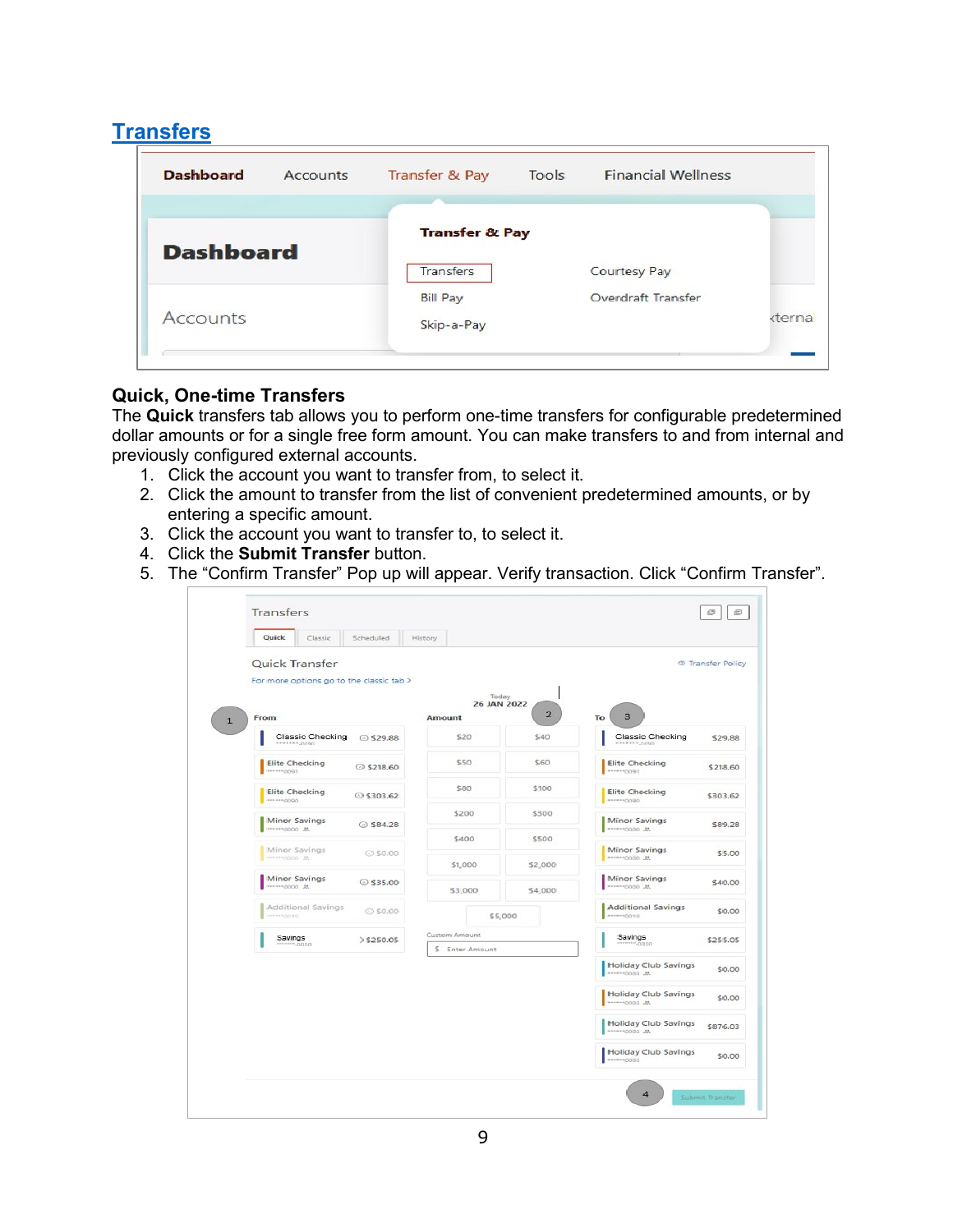## **Classic One-time or Recurring Transfers**

You can set up transfers or payments to move funds between account types that have you have ownership of (i.e., primary, or joint ownership). Using the Classic tab, you can create any of the following four transfer scenarios:

- **One-Time Immediate Transfer:** Create a one-time, immediate transfer by selecting the To Account and the From Account and entering an amount for the transfer. When a transfer is executed, a confirmation screen will appear to confirm the details of the transfer.
- **One-Time Future-Dated Transfer:** Create a one-time future-dated transfer by selecting the To Account and the From Account and entering an amount for the transfer. Then, specify a future date as to when that transfer should execute.
- **Immediate Recurring Transfer:** Create an immediate recurring transfer by selecting the To Account and the From Account and entering an amount for the transfers. Then, specify the frequency and when *the recurring transfer should end.*
- **Future-Dated Recurring Transfer:** Create a future-dated recurring transfer by selecting the To Account and the From Account and entering an amount for the transfer. Then, specify the frequency and when the recurring transfer should end.

The **Classic** transfers tab allows you to perform both one-time and recurring transfers, as well as loan payments (including payments to credit cards).

- 1. Select the source account from the **From** dropdown menu.
- 2. Select the destination account from the **To** dropdown menu.
- 3. Enter the amount you want to transfer.
- 4. Choose the **Date** (or **Start Date**) you want the transfer to take place.
- 5. Select the **Frequency** the transfer will repeat on.
- 6. Select the **Ending** date of the recurring transfer, if prompted. (Depending on which frequency you chose.)
- 7. Add memo (optional).
	- This can be used to enter specific information about the transfer that you may want to record for future reference. This information will be stored and displayed for reference purposes in the Scheduled and History tab (Activity list on mobile) under the transfer detail**.**
- 8. Click the **Submit Transfer** button.
- 9. The "Confirm Transfer" Pop up will appear. Verify transaction. Click "Confirm Transfer

|                | <b>Transfers</b>                                                                              |    |
|----------------|-----------------------------------------------------------------------------------------------|----|
|                | Classic<br>Quick<br>Scheduled<br>History                                                      |    |
|                | Make a Transfer                                                                               |    |
|                | From Account                                                                                  |    |
| $\mathbf{1}$   | Elite Checking ******0090<br>◎ \$303.62 \                                                     |    |
|                | To Account                                                                                    |    |
| $\overline{2}$ | Additional Savings ****** 0010<br>$$0.00$ \                                                   |    |
|                | Don't see the account you want to transfer to?<br>Add an account to make a transfer<br>Amount |    |
| 3              | \$ Enter Amount                                                                               |    |
| $\overline{4}$ | <b>Start Date</b><br>01/26/2022                                                               | ₿  |
| 5              | Frequency<br>Monthly                                                                          |    |
|                | Ending<br>Never                                                                               |    |
| 6              | MM/DD/YYYY<br>On                                                                              | O. |
|                | After<br>Occurrences                                                                          |    |
| $\overline{7}$ | Add Memo                                                                                      |    |
| 8              | Submit Transfer                                                                               |    |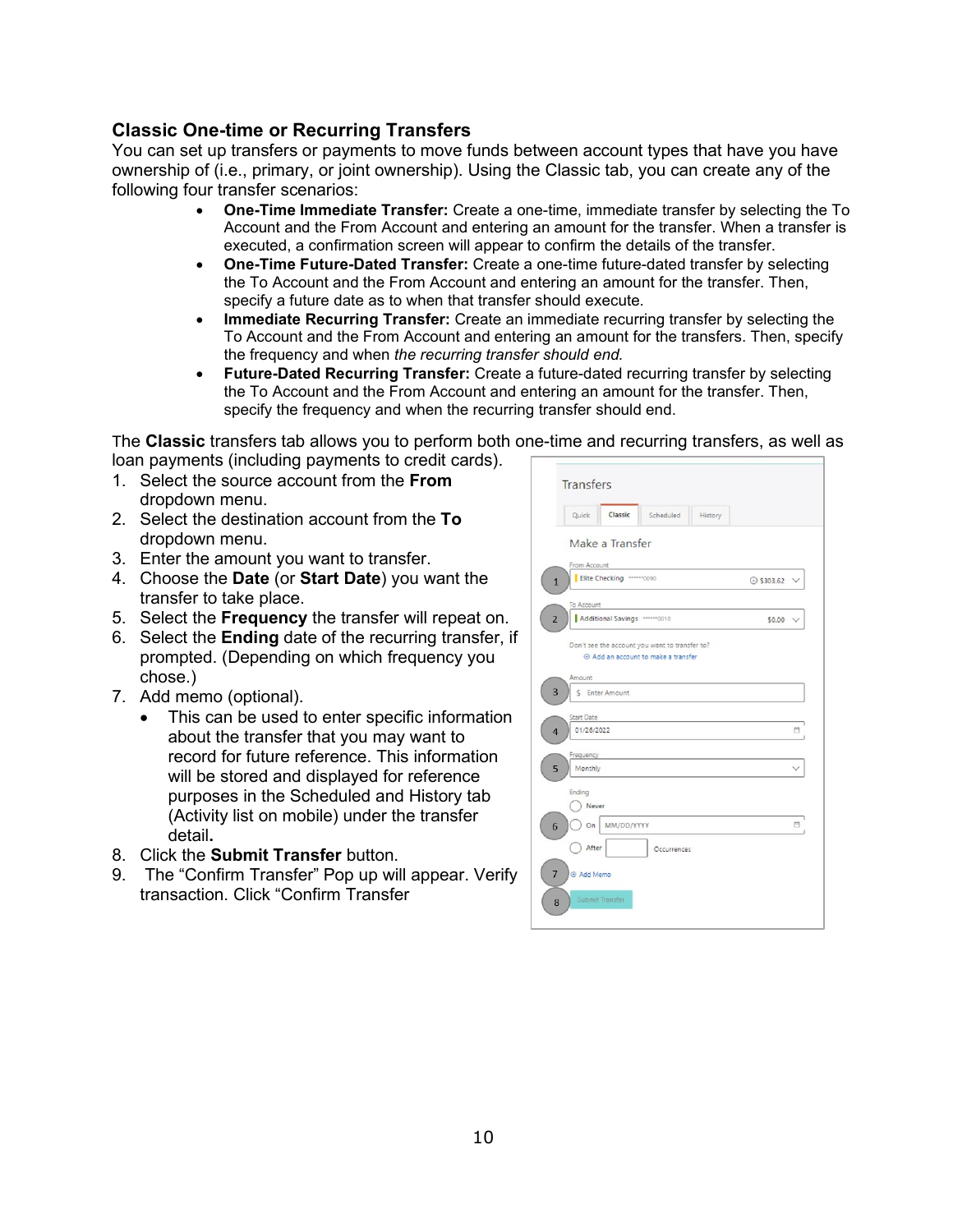# <span id="page-10-0"></span>**[Linking Accounts](#page-10-0)**

# **Linking Accounts M2M**

(Launch Account to Launch Account) Create a one-time or permanent link to another member's account to make one-time and recurring transfers to that account. You have the option to link to another member's account using their account number (along with the credit union share or loan ID associated with that account number). To use this feature, use the "+ Add an account to make a transfer" option on the Classic Transfer tab.



| Quick        | Classic           | Scheduled                                      | History |  |
|--------------|-------------------|------------------------------------------------|---------|--|
|              | Make a Transfer   |                                                |         |  |
| From Account |                   |                                                |         |  |
|              | Select an account |                                                |         |  |
|              |                   |                                                |         |  |
| To Account   |                   |                                                |         |  |
|              | Select an account |                                                |         |  |
|              |                   | Don't see the account you want to transfer to? |         |  |
|              |                   |                                                |         |  |

# **Linking External Accounts for Transfers**

To add an external transfer account:

- 1. Select the *Transfers* widget and click on the **Classic** transfers tab.
- 2. Click "+ Add an account to make a transfer" located below the *To Account.*
- 3. Add Account side bar will open.
- 4. Select External account.
- 5. Add an account manually.

Enter your account number and routing number to the account you hold at another Financial Institution. Verification can take up to 3 days.

Note: Before the account can be added to your profile, you must confirm the value of the first and second trial deposit.

# **Linking External Accounts for Account Aggregation**

Adding accounts from other Financial Institutions makes it convenient for users to view their assets and liabilities in one place.

1. Select the "Get Started" button on the **Dashboard**.

Note: If it is your first time, you will see an informational screen to guide you through the step-by-step process.

After the platform displays a success message to confirm the external institution was successfully added, it will begin the process of retrieving account details such as name, balance, or type and reading transactions. You will see your account details and transactions in the Accounts or Dashboard widgets within 60 seconds.

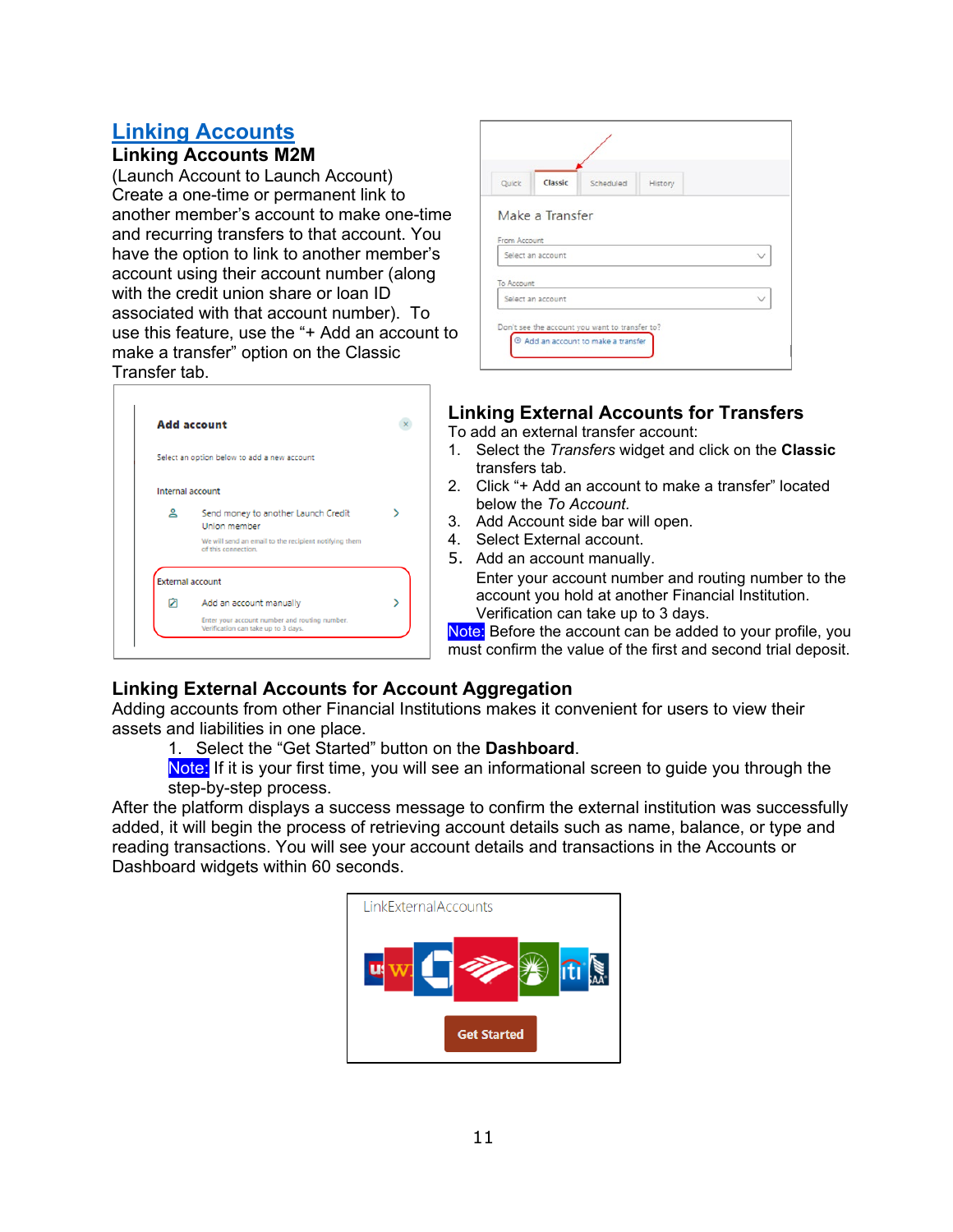# <span id="page-11-0"></span>**[Bill Pay](#page-11-0)**

To access Bill Pay, hover over the Transfer & Pay widget on the top of the screen. For first time users, a disclosure will appear; the disclosure must be accepted before one can continue.

| <b>Dashboard</b> | <b>Accounts</b> | Transfer & Pay                | <b>Tools</b> | <b>Financial Wellness</b> |        |
|------------------|-----------------|-------------------------------|--------------|---------------------------|--------|
|                  |                 |                               |              |                           |        |
| <b>Dashboard</b> |                 | <b>Transfer &amp; Pay</b>     |              |                           |        |
|                  |                 | <b>Transfers</b>              |              | Courtesy Pay              |        |
| Accounts         |                 | <b>Bill Pay</b><br>Skip-a-Pay |              | Overdraft Transfer        | cterna |
|                  |                 |                               |              |                           |        |

## **Add a Payee**

- 1. Within the BillPay widget, click the **Add Payee** button.
- 2. In the pop-up box, select **Pay a company** and click **Next**.
- 3. Enter the Payee name, Payee Account number and Payee zip code.
- 4. Click the Next button.

## **Add a Payee – Person**

- 1. Within the BillPay widget, click the **Add Payee** button.
- 2. In the pop-up box, select **Pay a Person,** select the payment method **(email, electronic, check)** and click **Next**.
- 3. Enter the payee's information in the required fields. click **Next.**  Note: duplicate payees will only be rejected if the nickname, account number, and address are all the same.

## **Make a Payment**

The **Payments** tab (BillPay home screen) allows you to schedule single and recurring payments to the selected payee. Once the payment is submitted, you will need to **Confirm** and **Submit Payment.**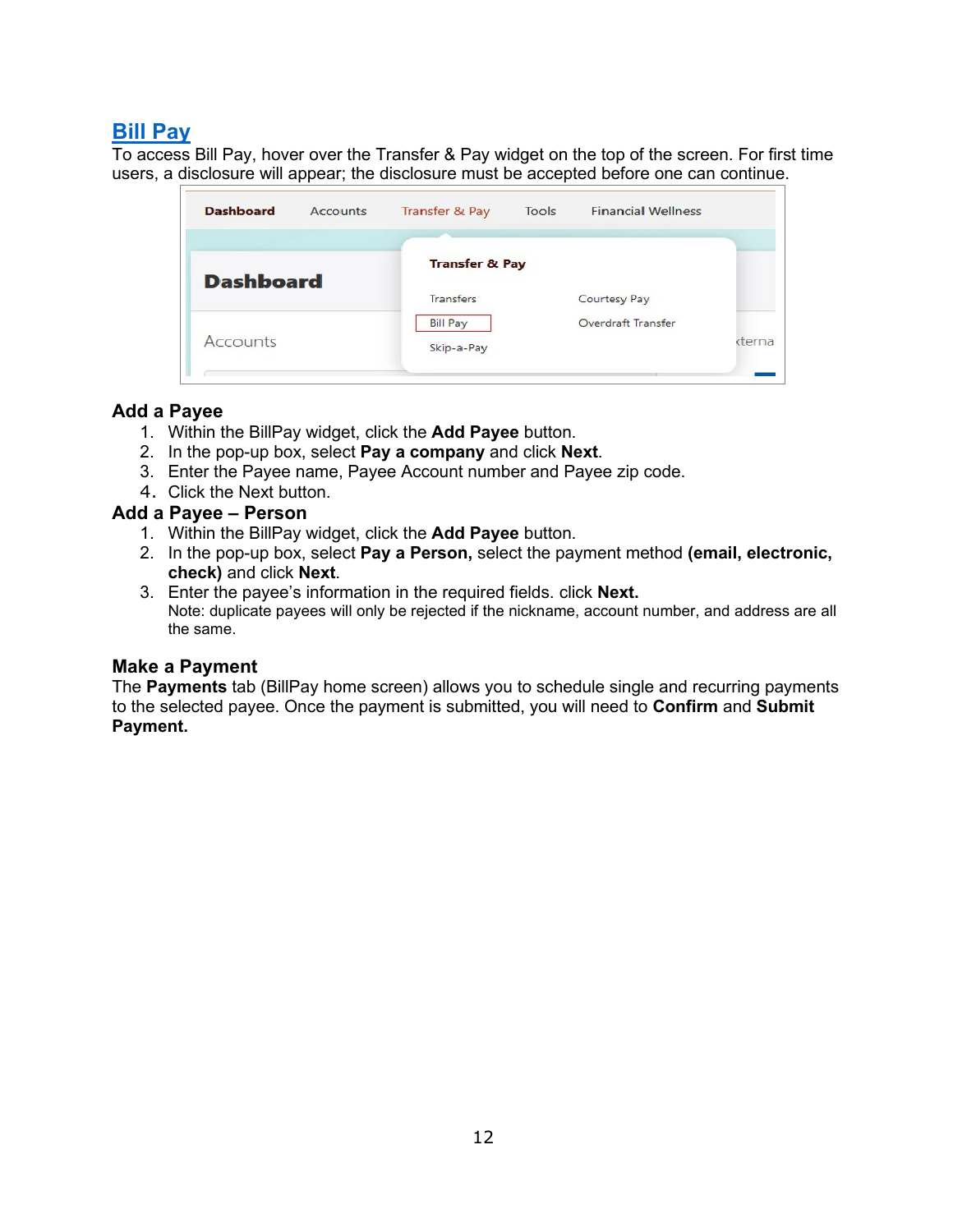# <span id="page-12-0"></span>**[Check Services](#page-12-0)**

To access Check Services, hover over the Tools widget on the top of the screen.

| <b>Dashboard</b> | Accounts | Transfer & Pay                     | <b>Financial Wellness</b><br><b>Tools</b> |               |
|------------------|----------|------------------------------------|-------------------------------------------|---------------|
| <b>Dashboard</b> |          |                                    | <b>Tools</b>                              |               |
|                  |          | <b>Check Services</b><br>Locations |                                           |               |
| Accounts         |          |                                    | Alerts & Notifications                    | <b>jounts</b> |

The Check Services widget allows you to stop a payment and reorder checks.

| $\circledcirc$<br><b>DASHBOARD</b> | <b>Check Services</b>                        | 回<br>凹<br><b>O</b> Help |
|------------------------------------|----------------------------------------------|-------------------------|
| Ū                                  | <b>Stop Payment</b><br><b>Reorder Checks</b> |                         |
| <b>ALERTS</b>                      | <b>Stop Payment Requests</b>                 | New Stop Pay Request    |
| 图<br><b>BILL PAY</b>               | You currently have no stop payment requests. |                         |

## **Stop Payment**

To place a stop payment request: Click the **New Stop Pay Request** button. The *Add a Stop Payment Request* window will display.

- 1. Click the **Account** dropdown menu and select the account to place the stop payment on.
- 2. Enter the **Check #** to place the stop payment on.
- 3. Enter the **Amount** the check was written for.
- 4. Click the **Search** button to search for transactions that have cleared the account selected and match the transaction details entered.
- 5. Enter the **Payee Name** the check was written to.
- 6. Check the **I Agree** checkbox to acknowledge the *Stop Payment Policy.*
- 7. Click the **Submit Request** button to submit the stop payment request or click the **Cancel** button to close the *Add Stop Payment Request* window without submitting the request.

|                | Add Stop Payment Request | X                                                                                                                                    |  |
|----------------|--------------------------|--------------------------------------------------------------------------------------------------------------------------------------|--|
|                | Account *                | Select Account<br>$\checkmark$                                                                                                       |  |
|                | <b>Check Number</b>      | Range                                                                                                                                |  |
|                | Amount                   | Amount must match check amount for stop<br>payment to be applied.                                                                    |  |
|                |                          | Search for matching transactions before stopping payment.<br>Search                                                                  |  |
| 5 <sub>5</sub> | Payee Name               |                                                                                                                                      |  |
|                |                          | By checking "I Agree" and clicking "Submit Request", I acknowledge that I<br>have read and agree to the <b>Stop Payment Policy</b> . |  |
| ы              | I Agree                  |                                                                                                                                      |  |
|                |                          | <b>Submit Request</b><br>Cancel                                                                                                      |  |

A message will display indicating the stop payment request was successful. Stop Payment requests that have been placed will display on the **Stop Payment** tab.